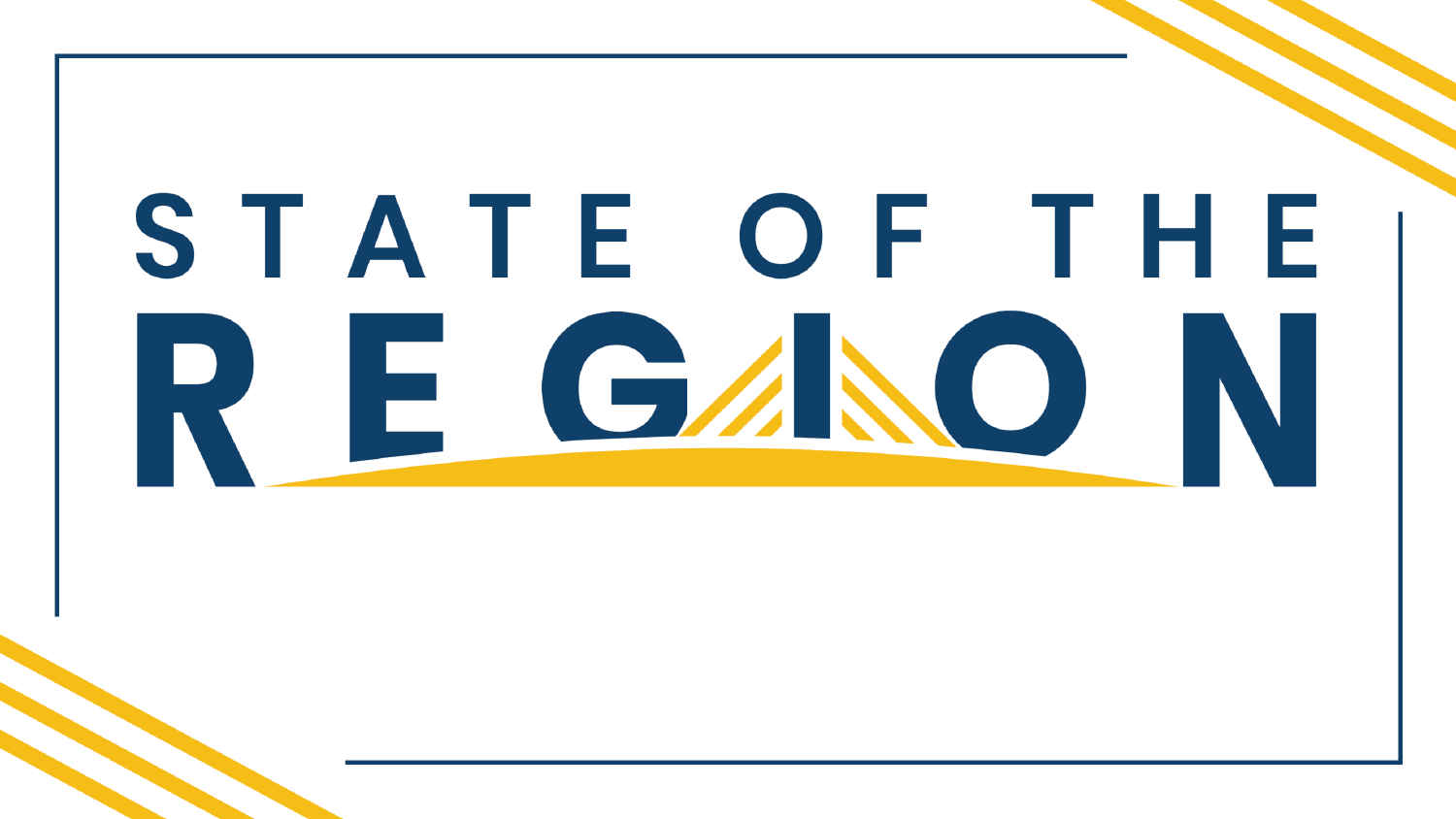## **The Good News**

- **#1** Net Migration
- **#2** Crime Rate per 100,000 Residents
- **#4** Business Establishment Start Rate
- **#6** Merchandise Exports Growth Rate
- **#8** Home Sales Price Growth Rate

**In 2020, Tampa Bay ranked in the Top 10 in 14 different indicators** 

**These indicators pointed to strong signs of growth and confidence in our economy**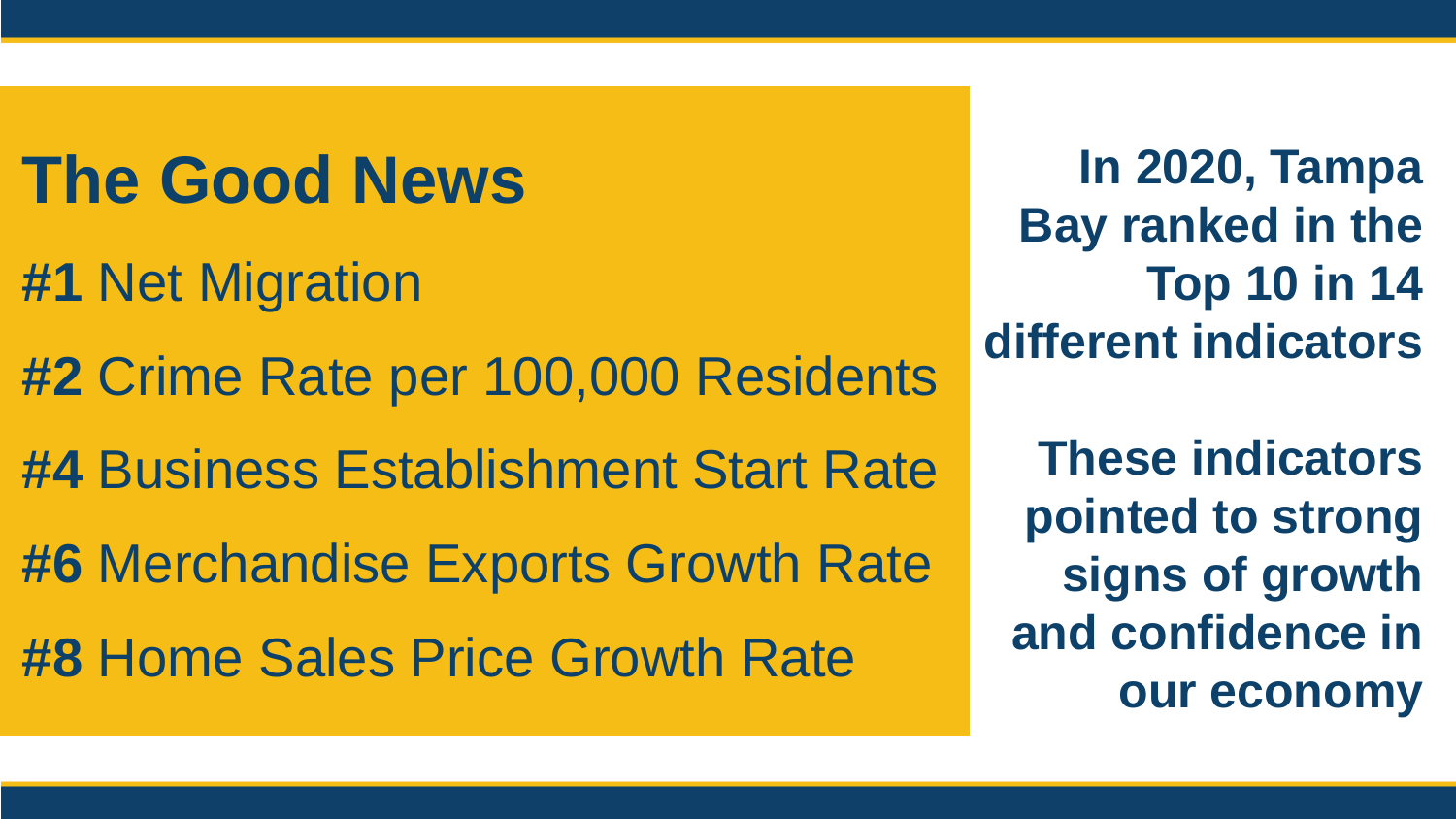## **The Bad News**

- **#19** Average Wage
- **#19** Educational Attainment Rate
- **#20** Transit Availability
- **#20** Median Household Income
- **#20** GRP per Capita

**But in nearly 3/4 of the indicators, Tampa Bay is in the bottom half**

**In many, we're standing still or losing ground against our competitors**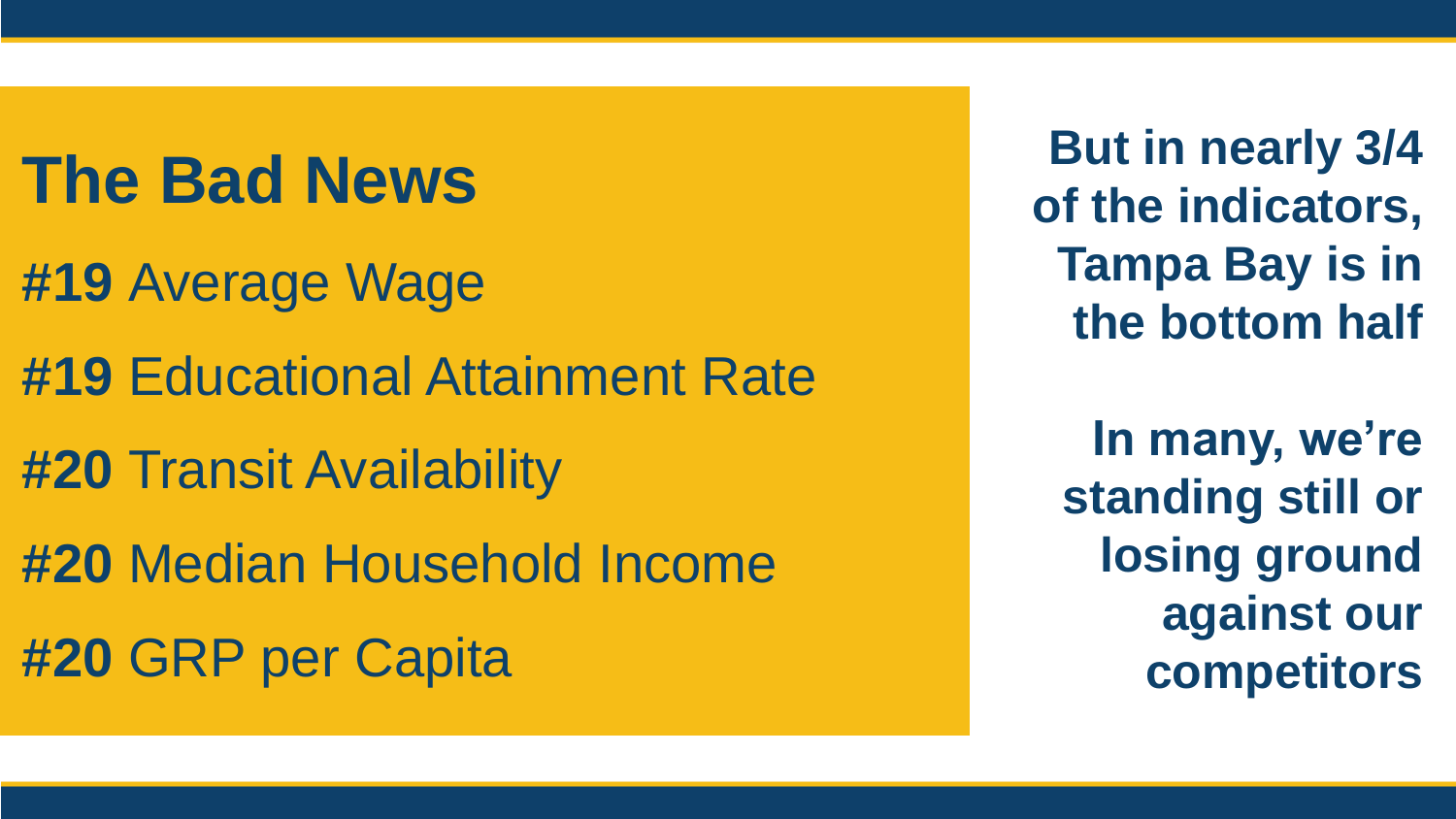## Gross Regional Product **Indexed**

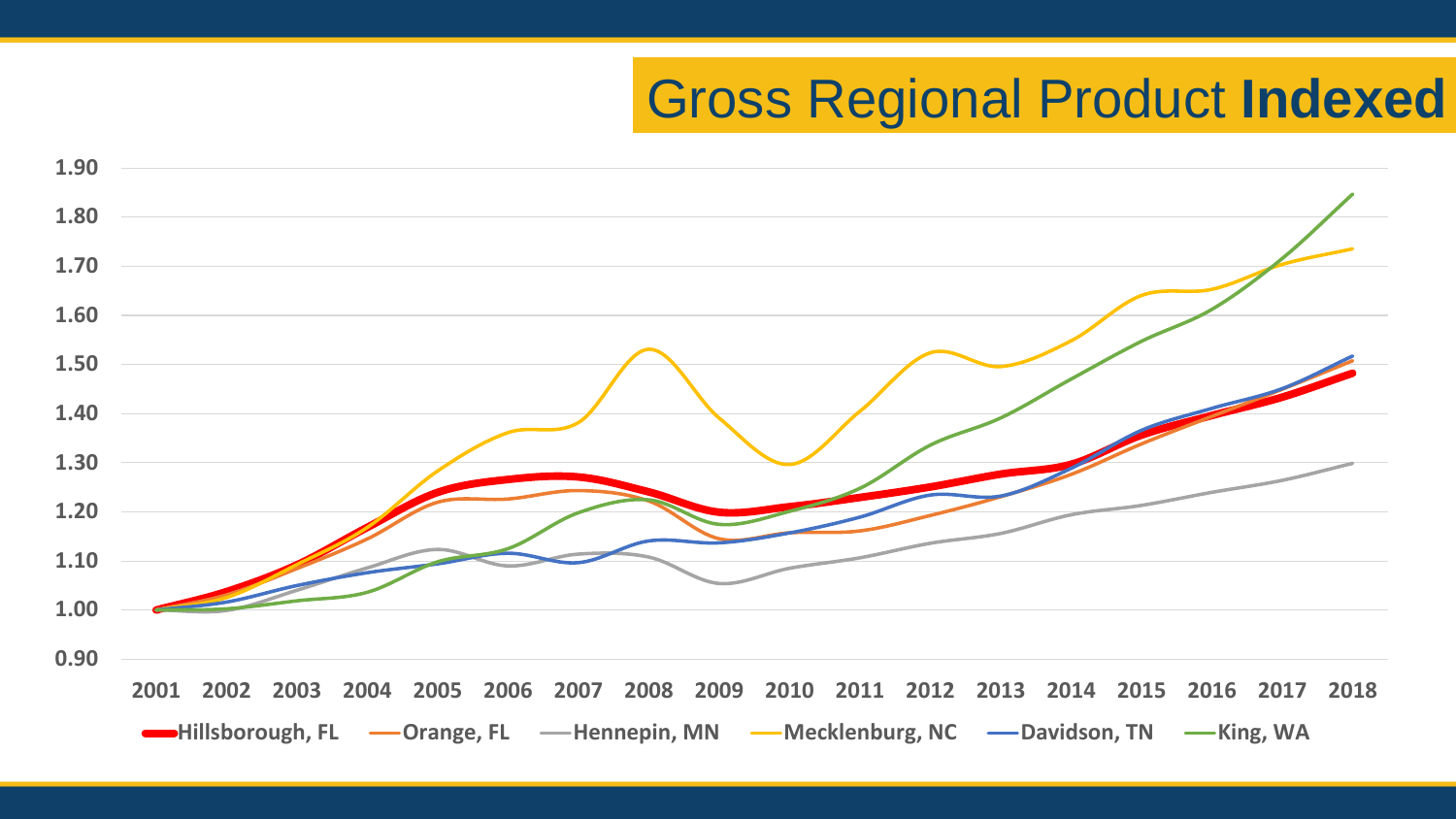## Gross Regional Product **Per Capita**

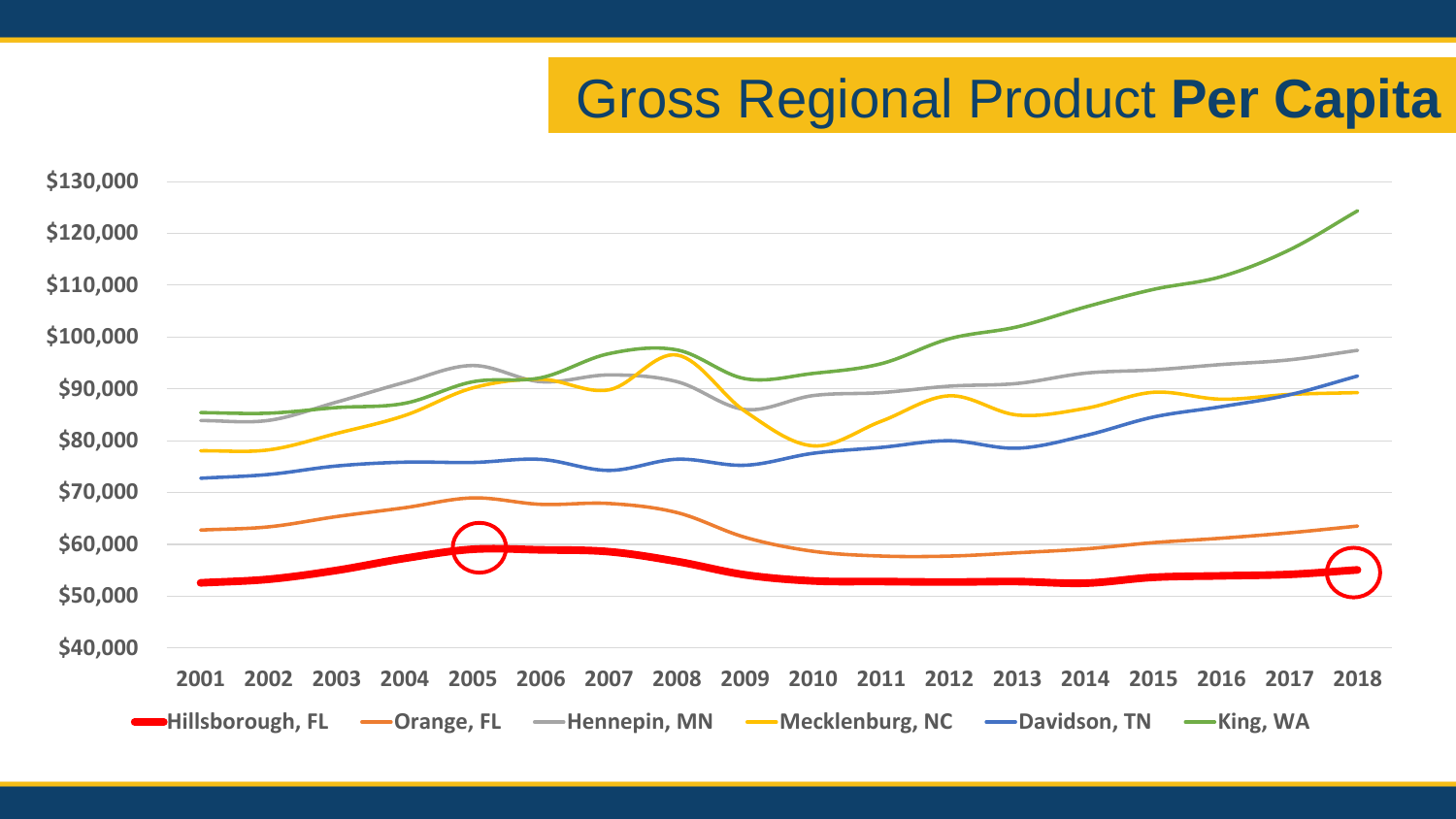## Jobs **Indexed**

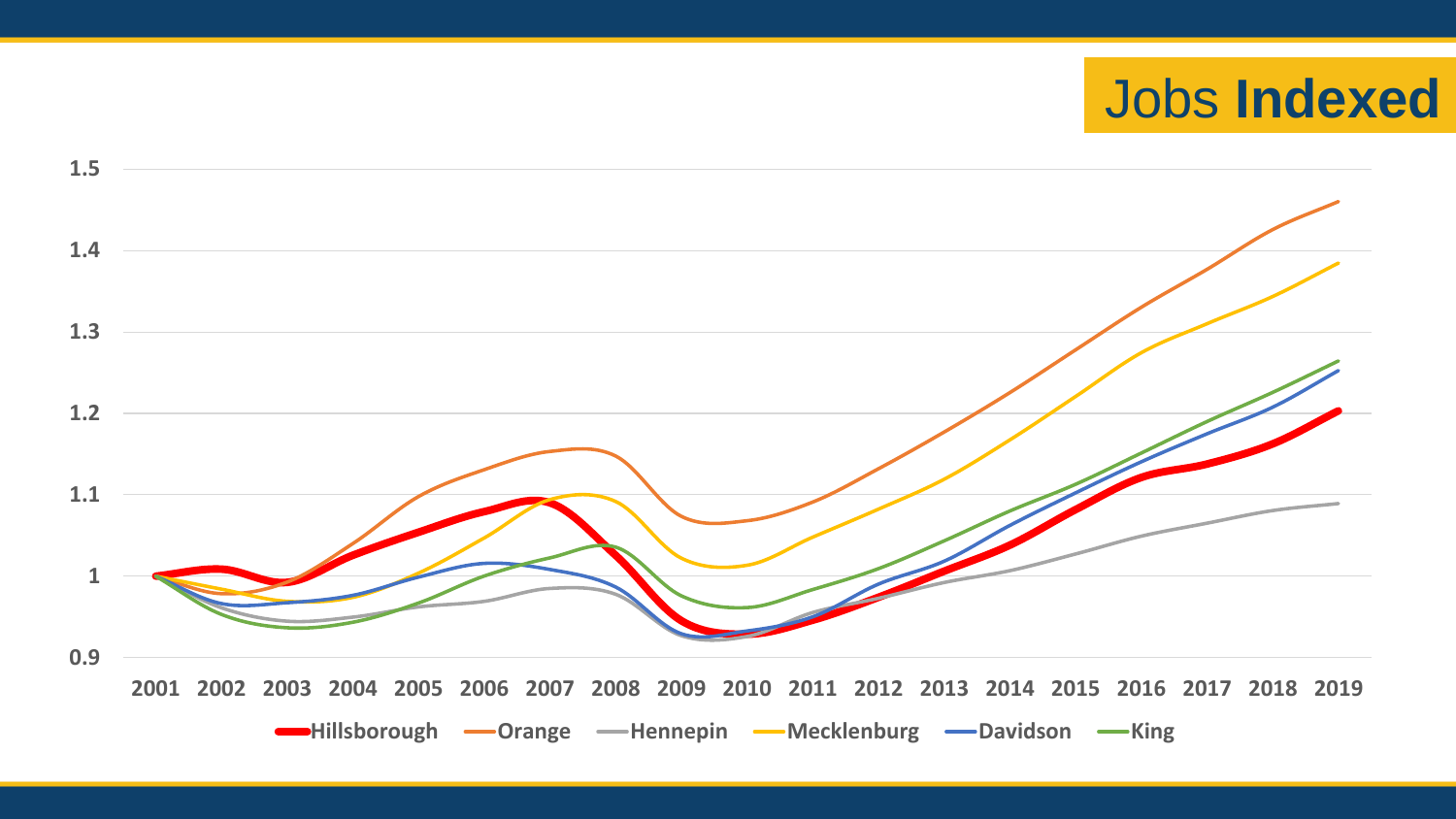## 2019-2020 Job **Growth**



**-12.92%**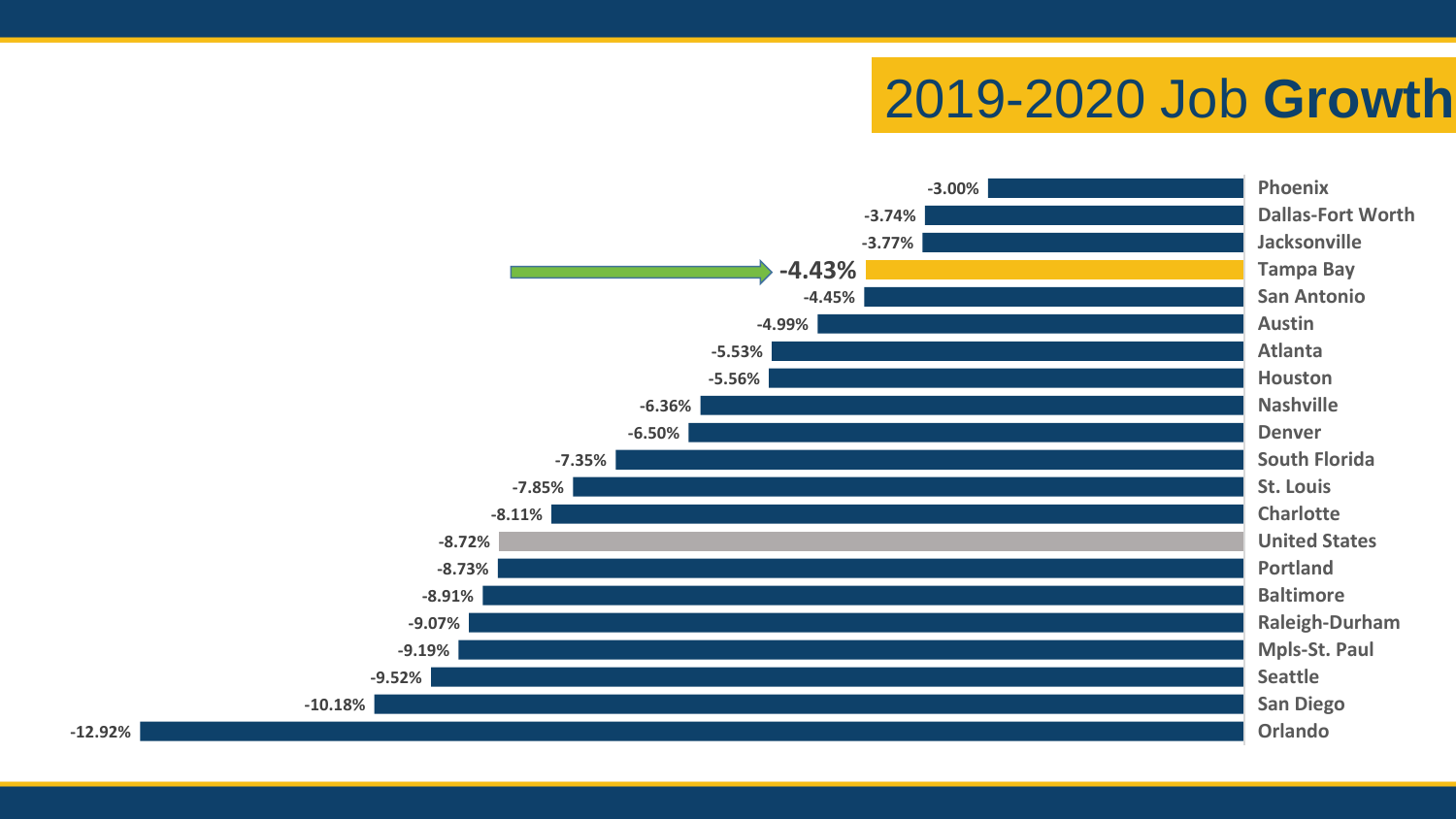

234,660 - Employed in Selection Area, Live Outside 109,483 - Live in Selection Area, Employed Outside 81,323 - Employed and Live in Selection Area

237,466 - Employed in Selection Area, Live Outside 120,345 - Live in Selection Area, Employed Outside 175,000 - Employed and Live in Selection Area

123,892 - Live in Selection Area, Employed Outside

217,525 - Employed and Live in Selection Area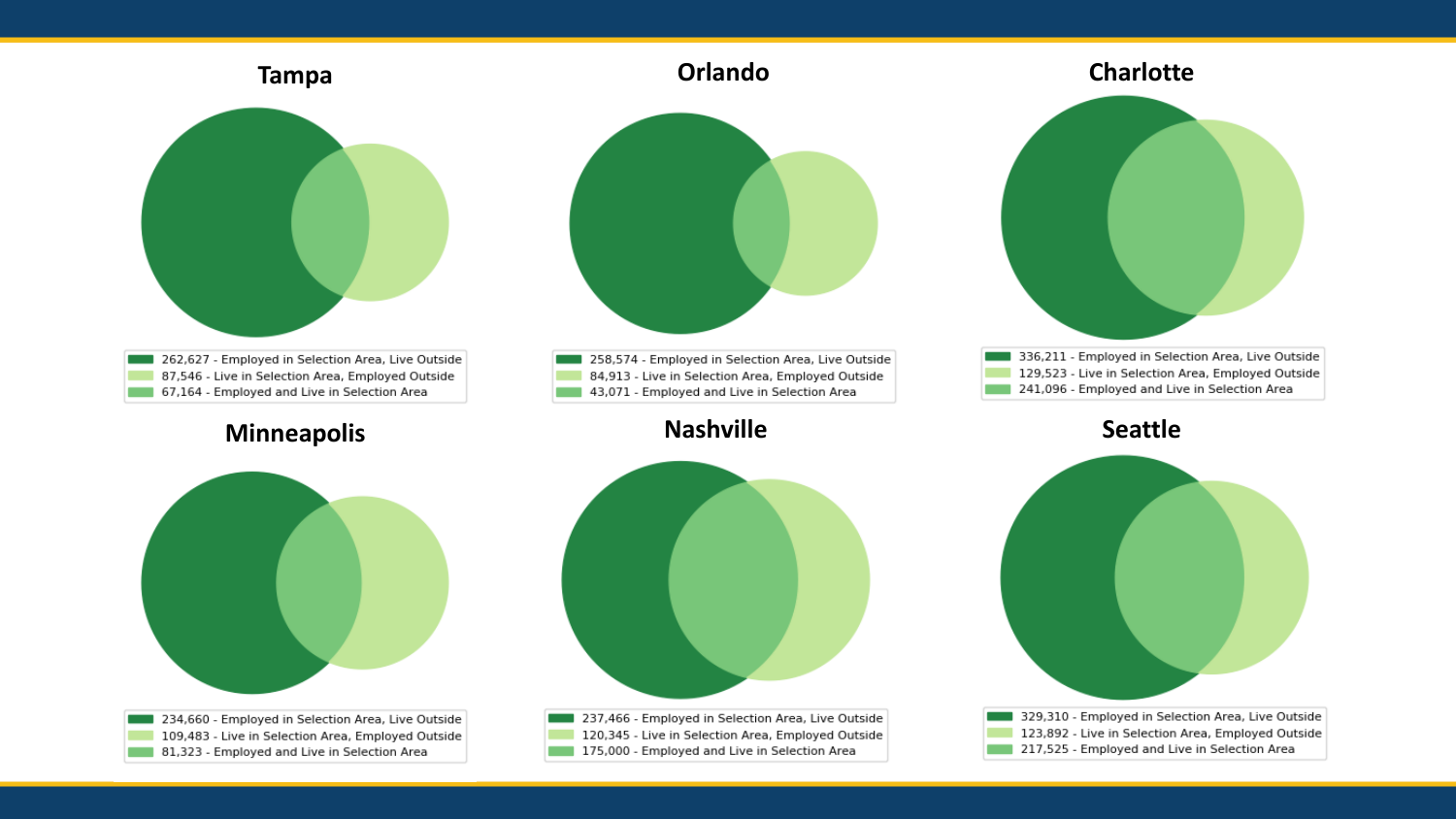## Median Household Income

**Sarasota and Manatee counties come the closest to reaching the U.S. average**

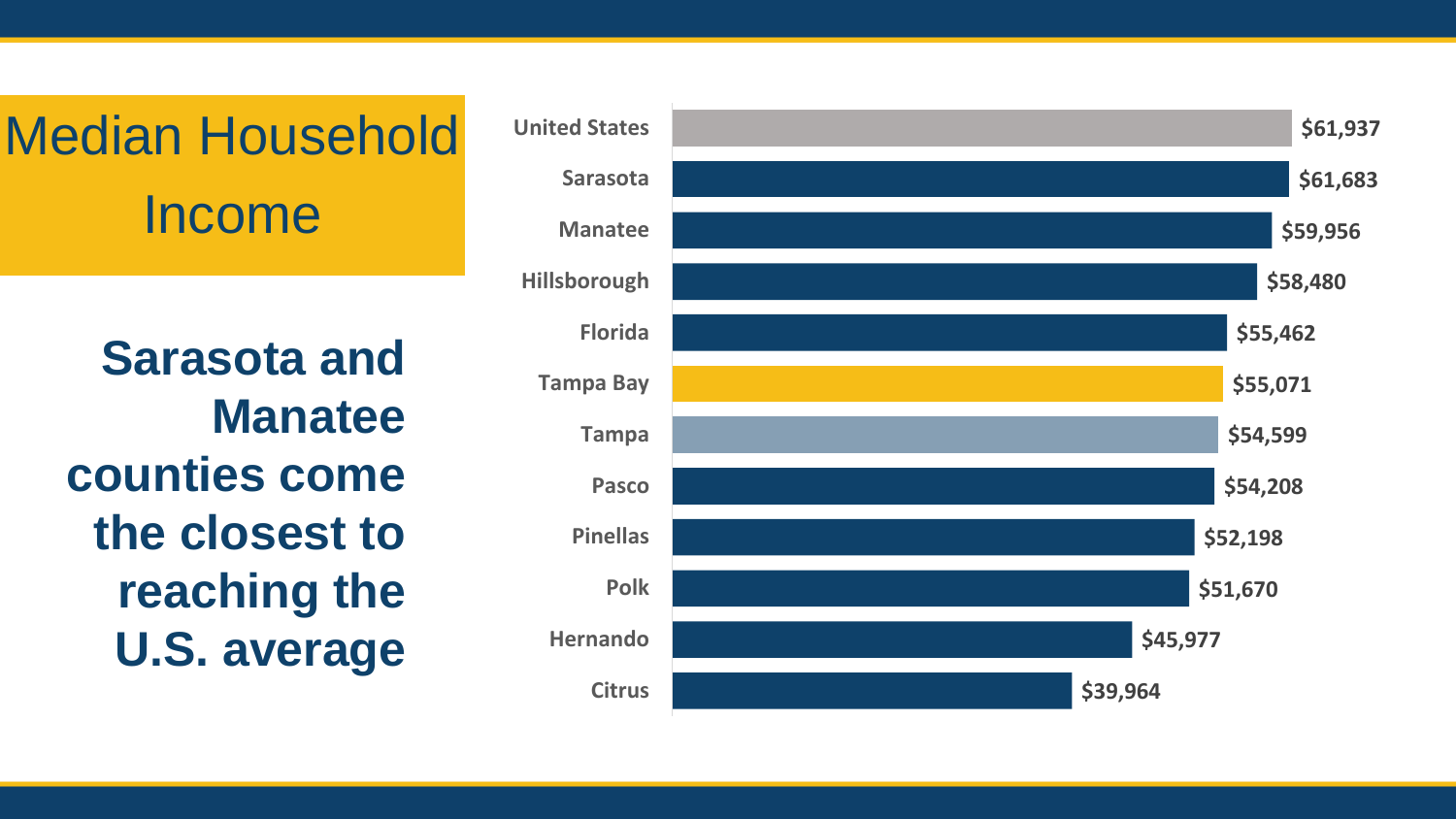## Median Household Income

## **Tampa and Orlando trail the comparison set**

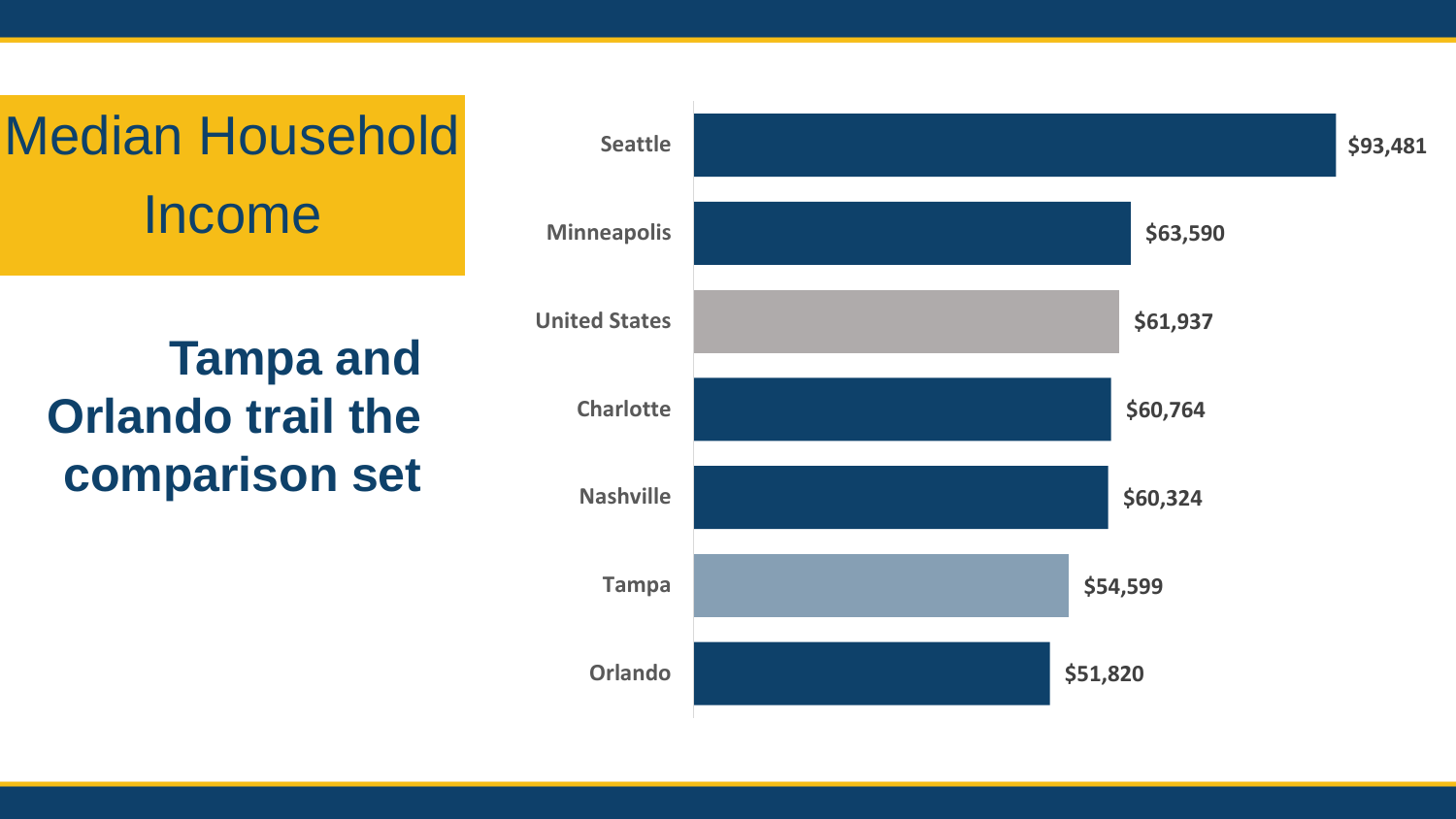#### Median Household Income **Indexed**

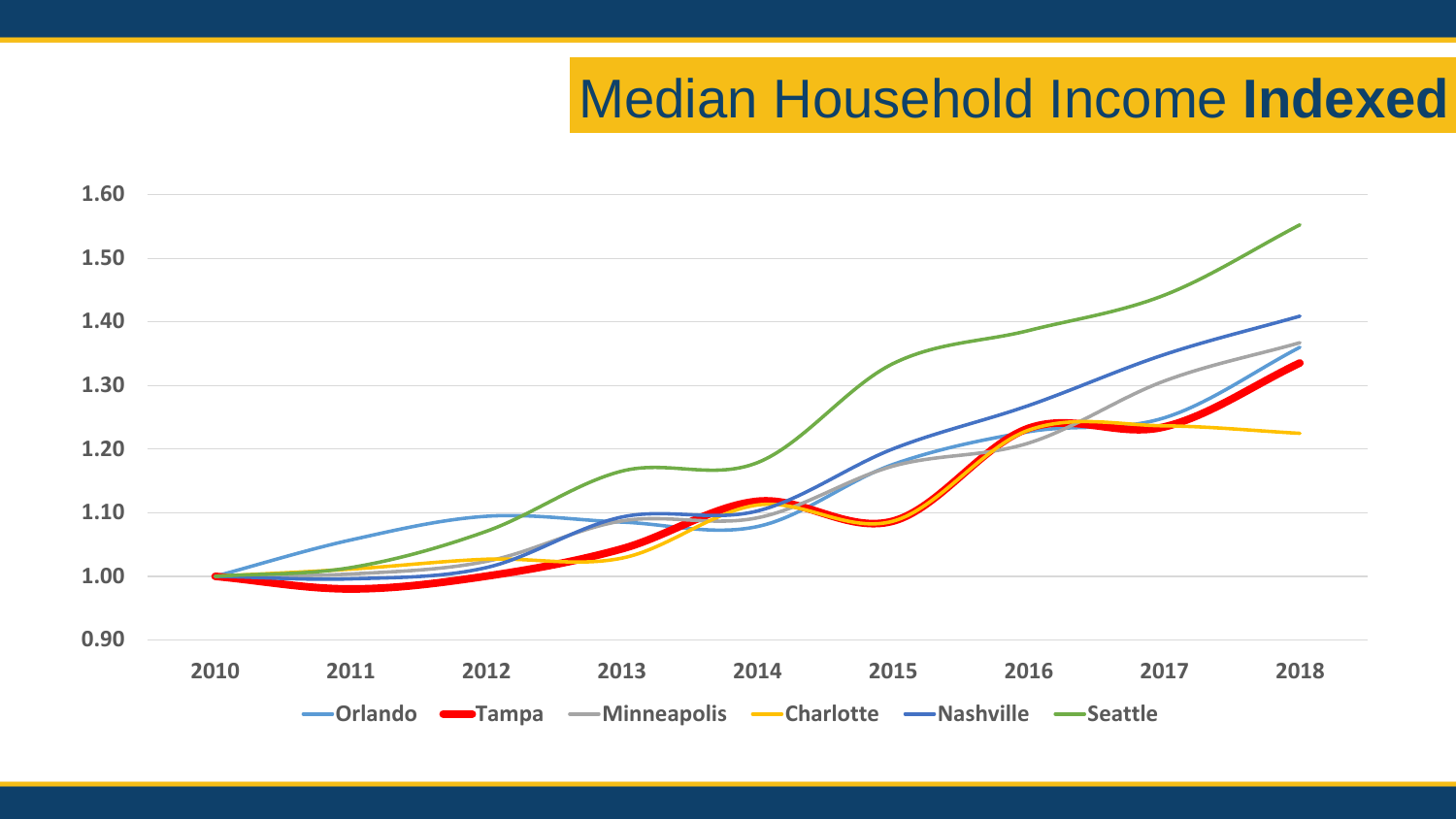## Unemployment Rate **Indexed**

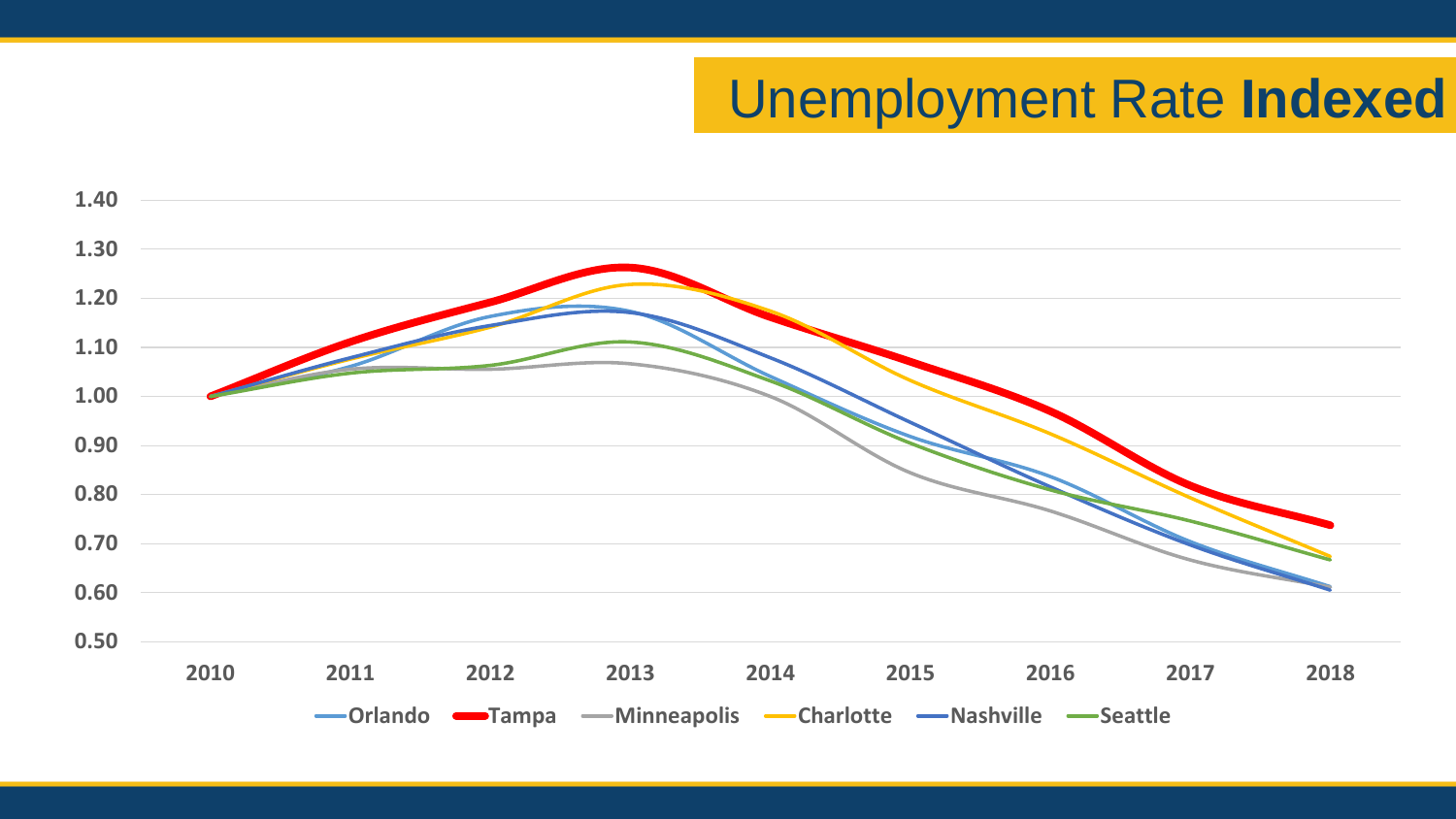#### COVID-19: **Tampa Unemployment Claims**



#### **Claims more prevalent among:**

- **Women**
- **Younger Workers**
- **Less Educated**

**bit.ly/SOR\_UIClaims**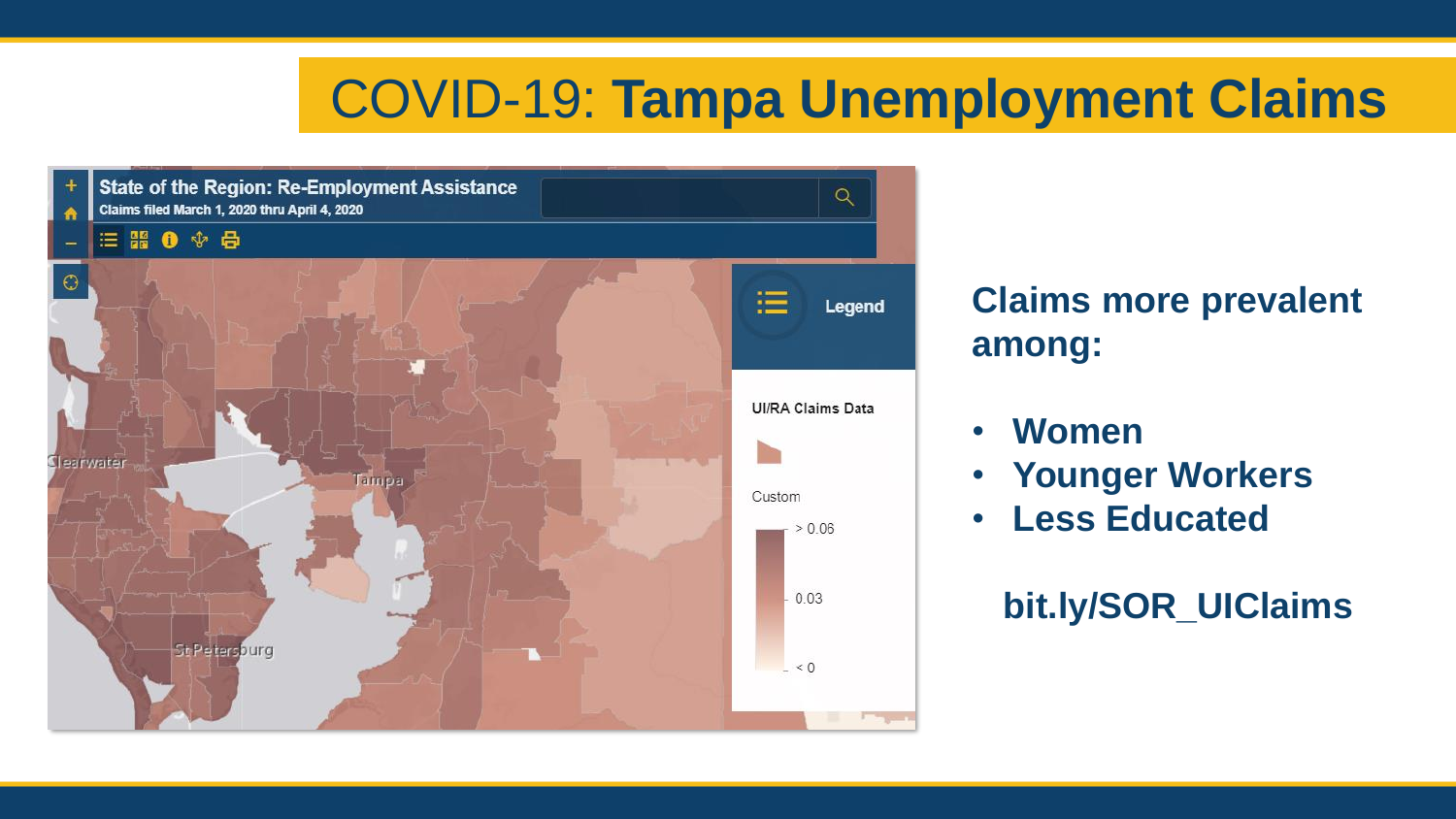## Poverty **Indexed**